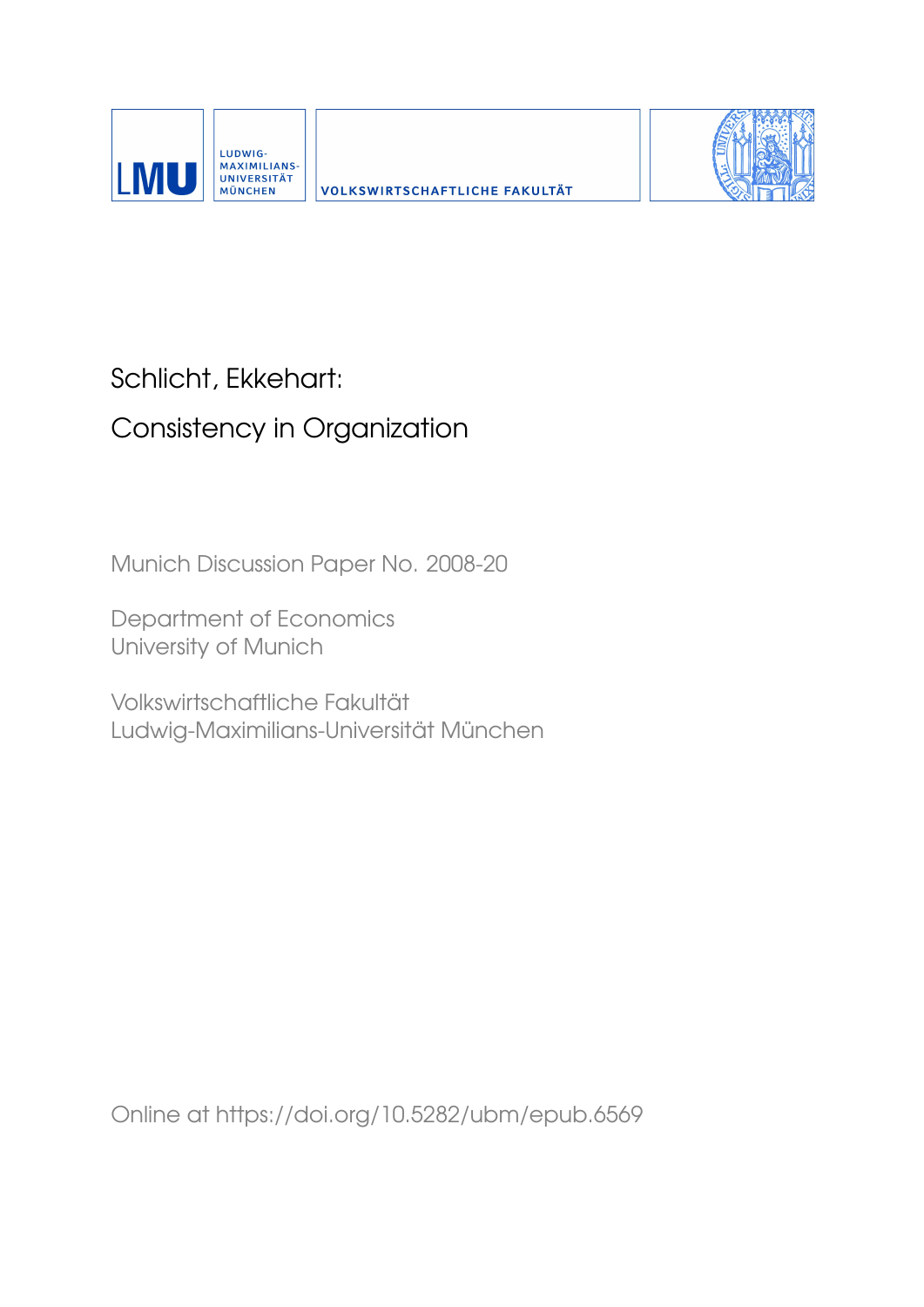# Consistency in Organization

### Ekkehart Schlicht<sup>∗</sup>

Internal organization relies heavily on psychological consistency requirements. This perspective has been emphasized in modern compensation theory, but has not been extended to organization theory. The idea is developed by starting from Williamson's discussion of idiosyncratic exchange. The perspective sheds new light on several topics in the theory of the firm, like the boundaries of the firm ("Williamson's puzzle"), the importance of fairness concerns within firms, the attenuation of incentives, or the role of routines. It implies a "perceptional" theory of the firm that is "realistic" in the sense advocated by Coase (1937). (JEL: B52, D02, L2)

Internal organization relies heavily on psychological consistency requirements. I shall develop this idea, starting from Williamson's discussion of idiosyncratic exchange. The view will shed new light on several topics in the theory of the firm: its boundaries, the importance of fairness concerns within firms, or the attenuation of incentives. It implies a "perceptional" theory of the firm that is "realistic" in the sense advocated by Coase (1937).

#### 1 Small Numbers

Co-ordination in a well-matched team is typically characterized by specialization of the team members and the absence of relevant competition for each specialist. In such a setting, market co-ordination seems less useful. It would invite strategic behavior, and would necessitate protective measures to shield against such tactics. Each team member could threaten to block the gains from co-operation unless paid a larger share of the surplus. The potential conflicts and concomitant safeguards involve sunk costs, to be counted as transaction costs. Such transaction costs are quite different from—and more important than—the costs "of discovering what the relevant prices are," as there are many ways of splitting any surplus, and there is no clear-cut way for "discovering" any set of relevant prices.<sup>1</sup> The costs for settling disputes may be

<sup>∗</sup>Final version to appear in the *Journal of Institutional and Theoretical Economics.* I thank an anonymous referee for suggestions and insightful comments on an earlier draft.

<sup>&</sup>lt;sup>1</sup>There are game-theoretic solutions to such problems, but these solutions leave the problem basically unsettled. The "folk theorem" would state that any distribution could be sustained in an infinite co-operative setting, whereas the core of such a splitting game will always be empty, implying that any successful co-operation would require a reduction of possibilities for bargaining. Both lines of thought would suggest the formation of a normative system to overcome those bargaining problems, as has been suggested by WILLIAMSON (1975, 30) early on. The quotation is taken from Coase (1937, 88).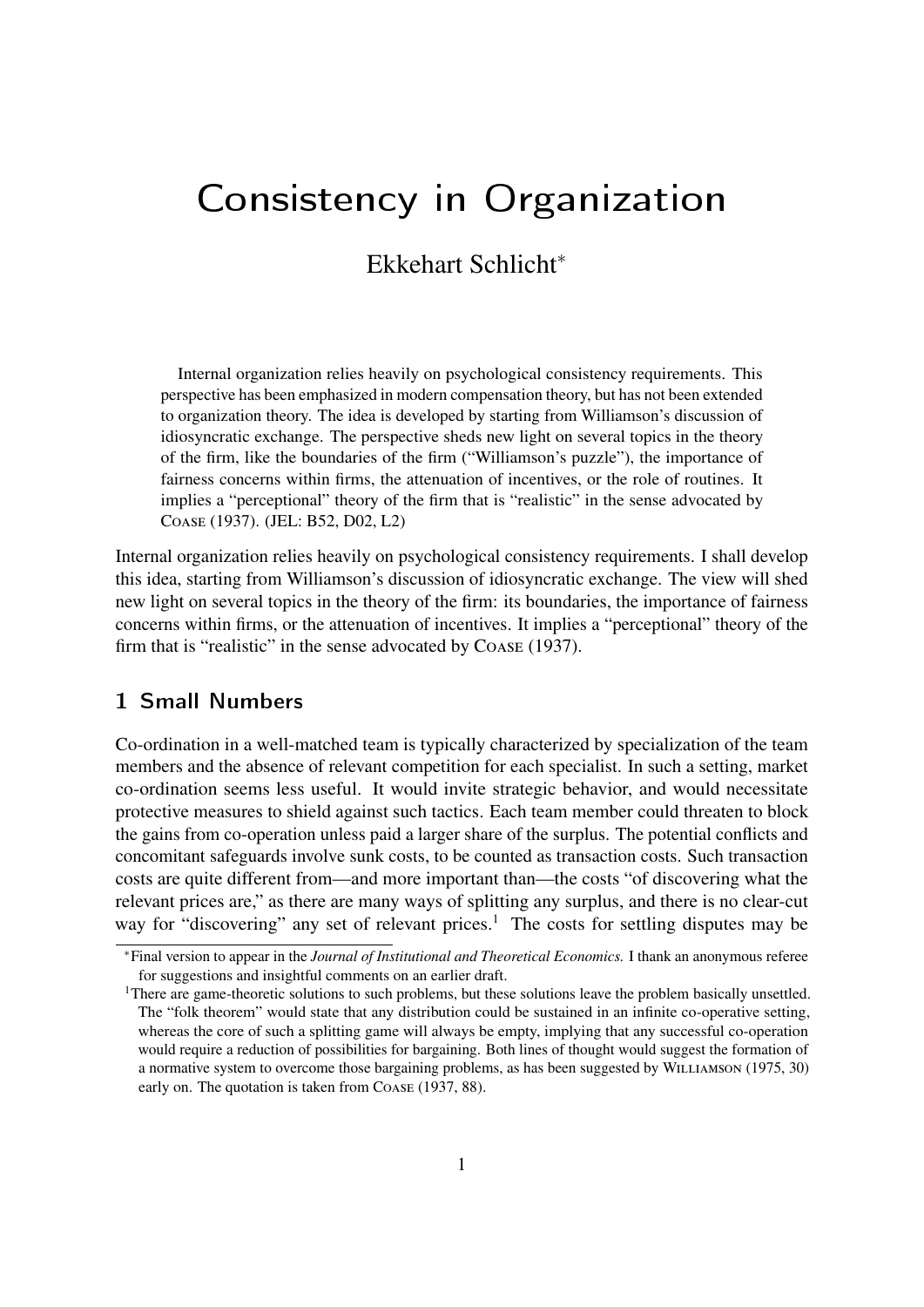considerable in any small number setting unless organizational features and firm-specific norms are implemented that reduce the costs of higgling and haggling.

Organizational features and firm-specific norms may curb rent-seeking activity by ruling out some alternatives, or rendering them more costly to pursue. A policy for example, that requires equal treatment of all employees according to certain principles restrains the individual worker from seeking an exception, because all concessions made to him will generalize to other workers. This renders it more costly for the firm to make such concessions, and less promising for the individual worker to request them. As a result, rent seeking activity and associated transaction costs are reduced, and the employment relationship becomes more efficient *ex ante* as well as *ex post.* We can expect organizational solutions to outcompete market solutions in such cases.<sup>2</sup> More generally, co-ordination within firms pertains to well-matched teams that entail, almost by definition, small-number problems, and firms that rely on non-market organization may obtain better results than the market could achieve. As a consequence, prices are rarely used within firms to co-ordinate the division of labor. Even if payments serve as incentives, they do not perform any market clearing function (SCHLICHT, 1998, 229-31).

#### 2 Markets, Hierarchies, and Custom

Following Oliver Williamson, I assume that behavior within an organization is motivated and controlled differently from what occurs in the market, and I shall emphasize the importance of psychological consistency for internal organization. But before doing that, let me discuss briefly a position that denies the theoretical usefulness of distinguishing between markets and firms in terms of different modes of control. According to this view, all behavior, whether occurring in the market or within firms, is governed by incentives, and a firm is to be interpreted as a specialized market, rather than a categorically different organizational form (HOLMSTROM, 1982). As Alchian and Demsetz (1972, 777) explain: "Telling an employee to type this letter rather than to file that document is like my telling a grocer to sell me this brand of tuna rather than that brand of bread." According to this view, no useful analytical distinction can be drawn between command and free choice, even if people in real life happen to make such a distinction. People don't change their nature when entering a firm. Whether inside or outside a firm, their behavior is controlled by the same behavioral tendencies. If they behave differently within the firm or in the marketplace, this is to be attributed to the different sets of incentives provided. Human behavior is always to be analyzed in terms of (given) preferences and constraints. I shall refer to this view as the the *principal-agent view* of the firm, and I am going to criticize it.

I accept the thesis that people do not change their nature when entering a firm, but I take them as norm-guided within firms to much larger extent than in the market.<sup>3</sup> Firms use normative structures for purposes of internal co-ordination that are absent or strongly attenuated in markets, and this enables them to outperform markets.

<sup>&</sup>lt;sup>2</sup>Similar constraints on bargaining may arise in markets as well, but will, as a rule, be less powerful. Such complications are discounted in the following in order to simplify the exposition.

<sup>&</sup>lt;sup>3</sup>The view advanced here builds in part on Isaac *et al.* (1991) who emphasize that institutions (and therefore firms) frame fairness perceptions which entail strong behavioral effects. See also SCHLICHT (1998) for further discussion.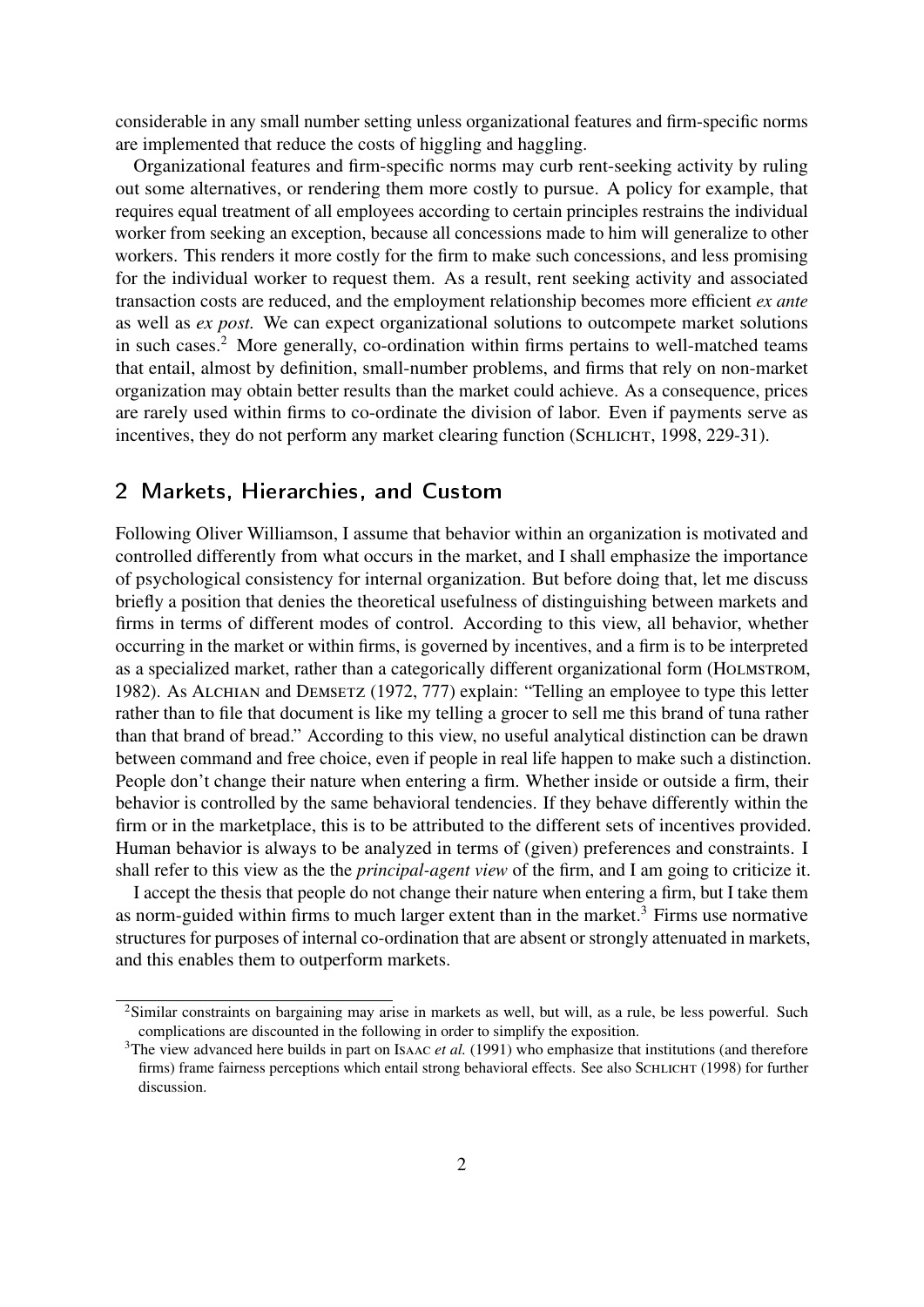Many writers have rejected the principal-agent view of the firm, often implicitly. Ronald Coase (1937, 54) has been outspoken, however. He draws a distinction between a principalagent relationship and a master-servant relationship and cites BATT (1929, 6) to the effect "that which distinguishes an agent from a servant is not the absence or presence of a fixed wage, or the payment only of commission on business done, but rather the freedom with which an agent may carry out his employment." From this he concludes that the employment contract differs from a principal-agent relationship. It is a "master-servant" relationship, involving "control" and "direction." I take it that "control" and "direction" refer to normative control of behavior.

Herbert Simon (1951) has re-iterated the point that the employment contract establishes an authority relation, and Oliver Williamson followed the lead. He drew a distinction between markets and hierarchies and pointed out that the market will select that mode of co-ordination that minimizes overall production costs—a view which I am going to accept in this paper.

The dichotomy between markets and hierarchies found in Coase, Simon and Williamson is to be complemented by taking account of duty and custom. LEIBENSTEIN (1957) has highlighted this when depicting the firm as a network of interrelated jobs. Each job is associated with duties and responsibilities, entitlements and obligations. The organization of work is achieved, in his view, by the way in which appropriate norms, attached to jobs, govern behavior.

A closely related argument has been invoked by Nelson and Winter (1982). They start, like Williamson, with the observation that the market does not work well in settings of idiosyncratic exchange. There may initially be a quarrel among the team members for obtaining larger shares of the surplus at the expense of the others, but eventually a 'truce' will emerge which is maintained and defended by everybody because "each member strives to protect his interests by standing prepared to deliver a firm rebuff not only to actions by others that clearly threaten his interests, but also to actions that might be quite innocuous were it not for their possible interpretation as probes of his alertness or determination to defend his rights under a truce" (Nelson and Winter, 1982, 111). For such reasons, everybody defends the firm-specific norms and customs even in cases where he is not personally affected.

#### 3 Entitlements, Obligations, and Organizational Equilibrium

The above discussion can be developed as follows. In a first step, an organization could be interpreted as a set of conventions. But why do people obey these conventions? One answer would be to think of a set of self-sustaining conventions which everybody obeys because it is in everybody's interest to follow these conventions provided everybody else does the same (Kreps, 1990). This view may be adequate for dealing with pure co-ordination problems, like driving on the right-hand side of the road. It is the easy case and does not involve any problem. Such a system would work automatically, and there would be no further need for governance, and hardly any need for a firm as we know it.

The small-number problems arising in teams give rise, however, to co-ordination problems of a different kind. They require a splitting of the surplus accruing from co-operation. They involve potential conflict. An organization must cope with these problems. A convention to split a surplus according to a certain rule cannot easily be self-enforcing because some team members may be first movers. They could try to increase their share in the surplus, knowing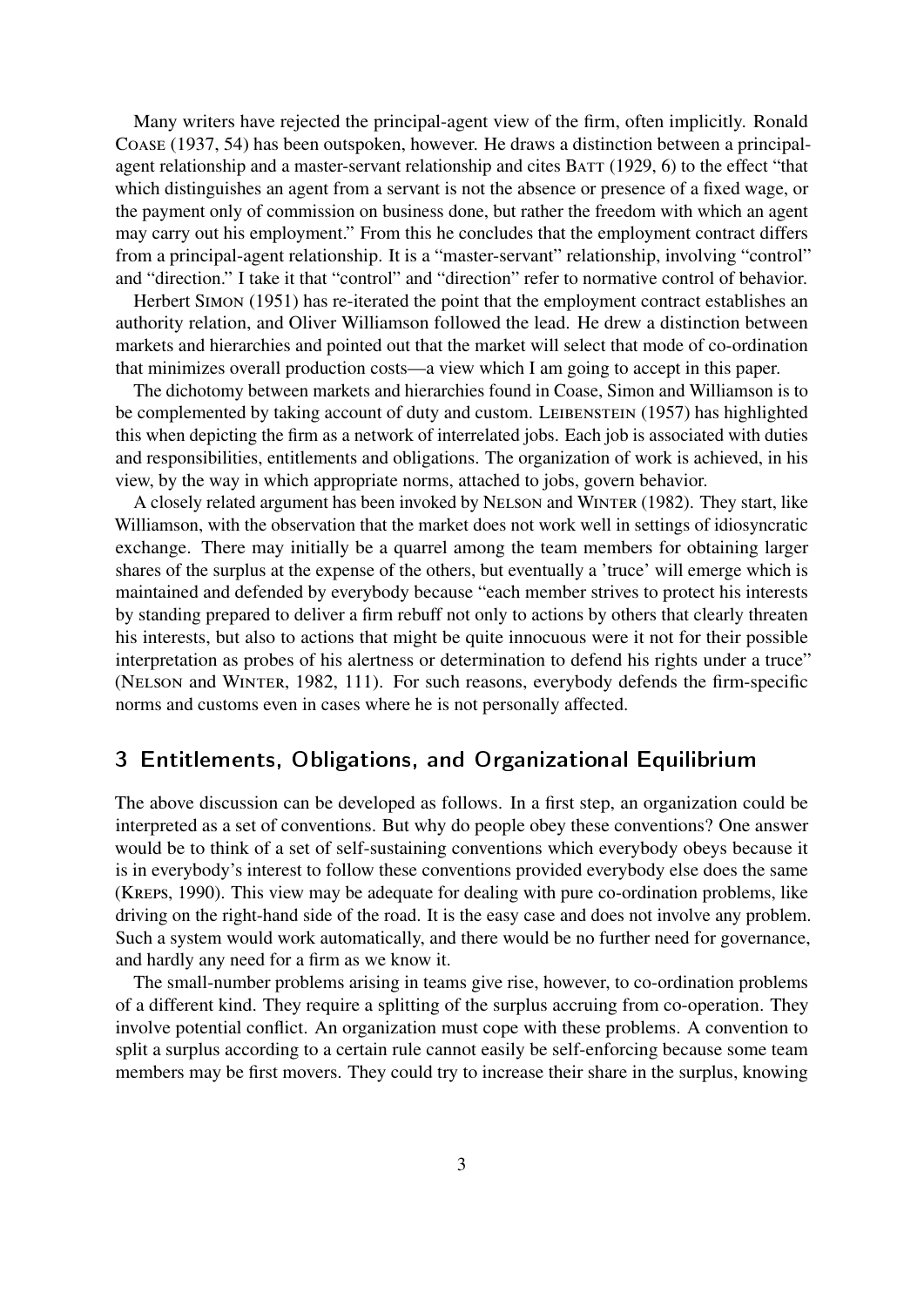that it would be rational for the others to accommodate with this step. The threat to cease co-operating would be irrational for the later movers. In other words, the idea of viewing an organization as a set of conventions which are maintained out of self-interest of the participants seems very problematic.

Yet evidence suggests that people actually do behave "irrationally" if they feel cheated. They try to defend what they perceive their entitlements, even if this involves substantial costs to them. Effective norms are defended in this manner. Strategic behavior is channeled by these firm-specific norms. If the firm adheres to principles of equal treatment of equals, for example, a worker will anticipate that any concession made to him will induce other workers to seek the same advantage. Hence he will rather look for fostering his own advantage within the given set of norms and principles. This channels his activity. In this way, improvements in governance can induce better performance.

Further, effective norms shape compliance. They induce entitlements and obligations. Entitlements are rights, as perceived by the individuals. They are, however, not abstract legal rights. Rather, they denote the subjectively perceived rights that go along with a motivational disposition to defend them. Obligations are the counterparts of entitlements. They refer to claims by others that are subjectively accepted by the individual, and go along with a motivational disposition to respect these claims (SCHLICHT, 1998, 24). Both entitlements and obligations are brought about by a set of established rules. They derive from regularities perceived in the past and in the group and bring about norms and customs.

Given a set of norms and customs within a firm, and a preparedness of the members to defend the entailed entitlements and honor the implied obligations, we may view behavior in analogy to the simple co-ordination problem, but on a higher level. Conforming to firmspecific norms may be individually rational if everybody expects everybody else to defend these conventions. However the behavioral impact of such rules can not be reduced to incentives. Rather the rules *generate* incentives because they elicit entitlements and obligations and induce behaviors which will mutually be taken into account. The resulting organizational equilibrium, as governed by entitlements and obligations, may be viewed as a "truce," as Nelson and Winter have proposed. It seems to me, however, that this parlance wrongly invokes the idea that organizational equilibrium is built on latent conflict.<sup>4</sup> It suggests that mutual entitlements and obligations are only obeyed because they are backed up by threats. This is, I think, a misleading way of looking at organizational equilibrium because truce is usually short-lived, both within organizations and between nations, and prone to transform either into peace or into war after a while. It seems thus more appropriate to describe organizational equilibrium as "peace," where conflicts have settled down and a possible initial truce has engendered a mutually accepted arrangement that is defended by everybody, similar to the way in which hierarchies or territorial claims are defended after settlement.

An analogy can be found in the way in which pecking orders and territoriality are established among animals. Consider the establishment of a pecking order among hens. There may be initial fights, but after a while a pecking order is established and only rarely put into question. The hens generalize apparently from the outcome of one fight to the outcome of the next one

<sup>&</sup>lt;sup>4</sup>This holds true for the radical theory of the firm as well, see MARGLIN (1974). Oliver WILLIAMSON (1980) has commented on that.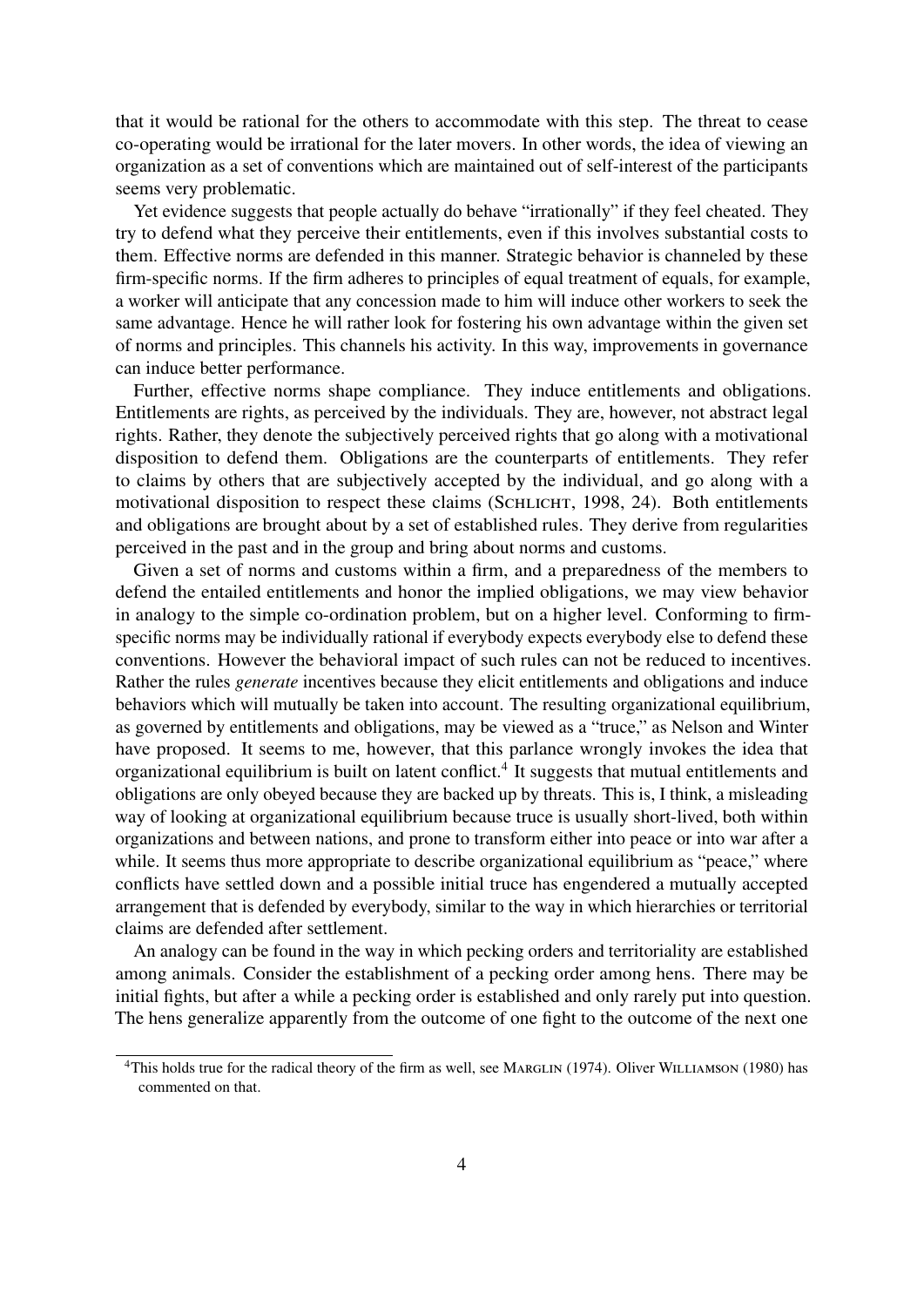and avoid unnecessary fighting. Or consider territoriality. There may be an initial fight, and the stronger individual might occupy a certain territory. It will defend its territory and will chase away potential intruders, but once the territorial boundaries are established real fights will be rare. The "ownership effect" will induce the owner of a territory to win almost any fight—even against more powerful intruders. It has obtained, so to speak, an entitlement in the territory, which induces it to defend it more fiercely than it would fight as an intruder, and the intruders' aggressiveness is muted by the partial recognition of the territorial rights of the owner.<sup>5</sup> In this way, ownership *generates* preferences, as well as incentives. Regarding preferences, it renders the owner more aggressive and the intruder more yielding. As both the owner and the intruder will take this effect into account, this changes their incentives for maintaining the territory, or invading it. The tendency is strengthened among social animals by the way in which the members of a group maintain or change alliances, and a similar social amplification must be expected within any social organization.<sup>6</sup>

#### 4 Consistency

Yet a firm's internal organization is not fully reducible to routines, norms, and firm-specific customs. The element of command—emphasized rightly by Coase and Williamson—is of great importance as well. A firm is neither reducible to custom and norms, nor to hierarchy and command. All elements interact strongly, and monetary incentives play a role as well. In the remaining part of the paper I shall comment on the nature of this interaction.<sup>7</sup>

My main thesis is that the actual working of an organization depends strongly on aspects of psychological consistency. The term refers to an overall match between various organizational features, principles, and tacit understandings. It plays an important part in modern compensation theory, but has much broader significance with regard to organizational matters (MILKOVICH and Newman 1999, Baron and Kreps 1999). It bundles command, incentives, and custom together and implies a strong interaction between command, firm-specific norms and incentives.

Consider the starting point of Coase's (1937, 35) discussion of the employment relationship. He notes correctly: "If a workman moves from department *Y* to department *X*, he does not go because of a change in relative prices, but because he is ordered to do so." The foreman is well advised, however, not to issue arbitrary orders, even if they remain within the limits set by the employment contract. He must be entitled to order the workman to move, and it will be his duty not to issue inappropriate orders. The authority of the foreman and the obedience of the worker will be hurt if the foreman gives incoherent orders. The consistency of his behavior is tied up with his competence, as perceived by his subordinates, which is an important element in eliciting authority. He must, for instance, issue similar orders under similar circumstances.

If the worker in department *Y* is idle each afternoon, but helpful in department *X*, the foreman will be bound to send the workman each afternoon to department *X.* After a while, such an

 $5$ See the discussion and references in SCHLICHT (1998, 111-15, 172-5). Biologists describe the "ownership" effect" as rendering the owner more aggressive than the intruder; see MAYNARD SMITH (1978).

<sup>&</sup>lt;sup>6</sup>See DE WAAL (1983) on the importance of forming alliances in groups of chimpanzees, and DUNBAR and SCHUTZ (2007) for the "social brain" thesis.

<sup>&</sup>lt;sup>7</sup>See also SCHLICHT (1998, 227-33).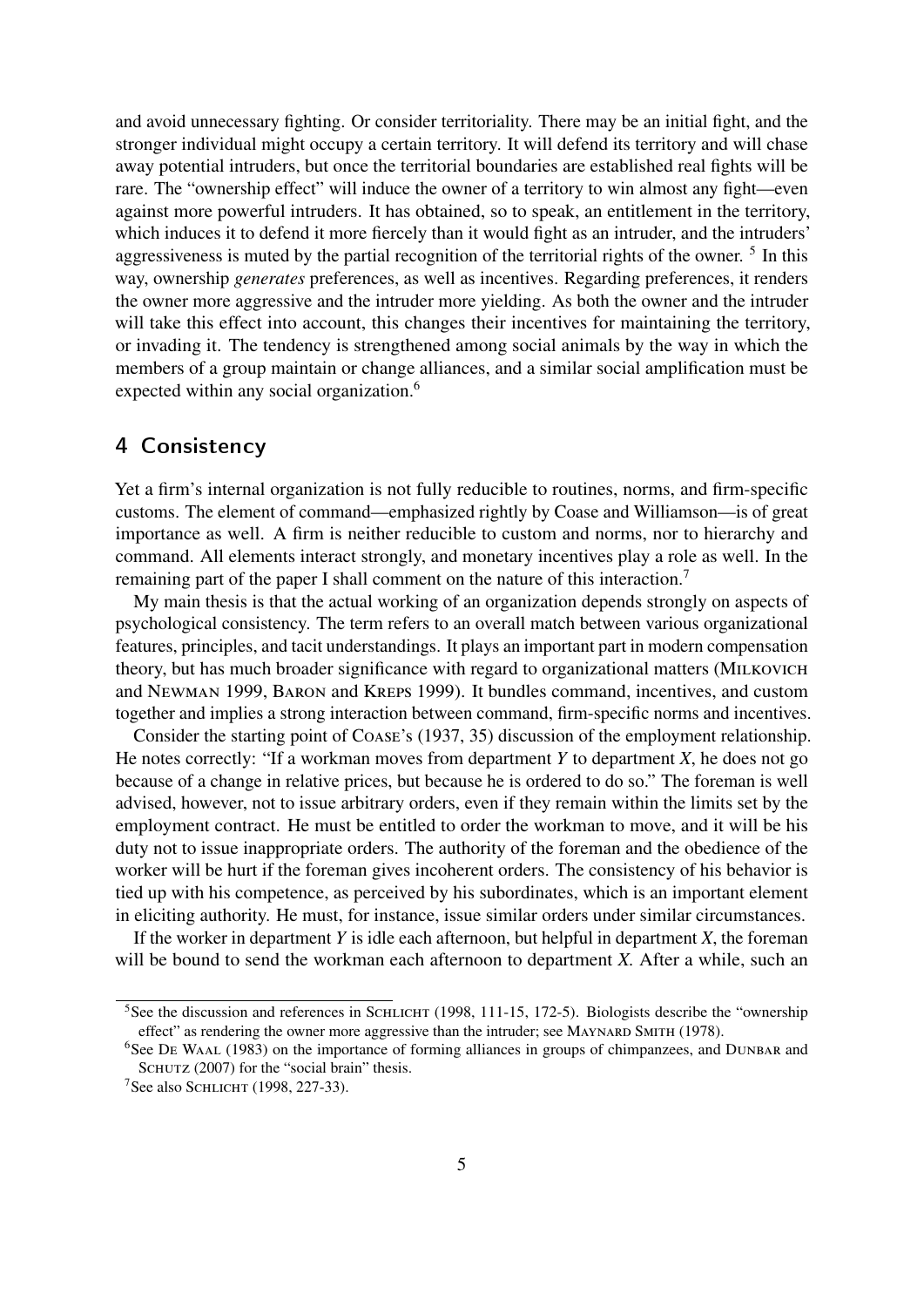order will appear redundant. The workman will know and go by himself, and he might fear reprisal if he does not help in department *X* in the afternoon even if not explicitly ordered to do so. He will begin to see it as his duty.

Authority is in this way tied up with job roles and responsibilities. Every order and each decision creates a precedent. It molds entitlements and obligations and strengthens or weakens authority. As a consequence, *every order and each decision must be seen as both directing resources and shaping firm-specific customs.* While a command entered into the keyboard of a computer may be issued without affecting the basic response of the computer to other commands, this does not hold true within a firm. Within a firm, every command creates the expectation that similar future situations will be handled in a similar manner, and weakens behaviors which appear inconsistent with the command.<sup>8</sup> This learning by generalization is obviously of productive advantage in so far as it automatizes certain adaptations, but may be a disadvantage in case some generalizations are unwarranted.

#### 5 Williamson's Puzzle

Oliver Williamson has emphasized the "chronic puzzle" about the limits of the firm (Williamson, 1985, Ch. 6). Two firms *A* and *B* can do together whatever they could do separately—*and more.* There is thus no inefficiency to be expected if firms A and B integrate; we could rather expect some efficiency gains achievable by selective intervention. The puzzle is that we do not find firms getting larger and larger. Sometimes it is successful to downsize or split. It must, therefore, sometimes be cheaper to organize the sets of activities of *A* and *B* separately rather than jointly. As Williamson (1985, 138) put it, "the integrated firm *cannot* wholly replicate outside procurement in 'business as usual' respects. Instead, there are *unavoidable side effects."*

The aspect of consistency contributes to understanding some of these unavoidable side effects: While firms *A* and *B* can each develop a specialized set of customs which are fine-tuned to their particular needs, firm *AB* cannot handle similar things differently in its departments *A* and *B.* This would hurt consistency. It may still be possible to differentiate between departments, but in many cases (such as compensation policies) this is very difficult and costly to sustain. It is a frequent occurrence that certain activities are outsourced for the simple reason of making it possible to pay the outsourced workers differently from what they would receive as regular employees. Janitors are outsourced in order to save on wage payments, computer specialists are outsourced in order to make it possible to pay them more.<sup>9</sup> The consistency requirement works as a constraint, and disintegration may permit removing this constraint. Conversely, integration induces the consistency constraint, along with the side effects mentioned by Williamson.

<sup>8</sup>Some authors take the more extreme view (not to be followed here) that command is *entirely* bound to the situation and therefore rule-based and ultimately dissolved by situation-specific requirements (FOLLETT 1940, p. 59, Brady and Walsh 2008).

<sup>&</sup>lt;sup>9</sup>See MÜCKE (2002) for some illustration.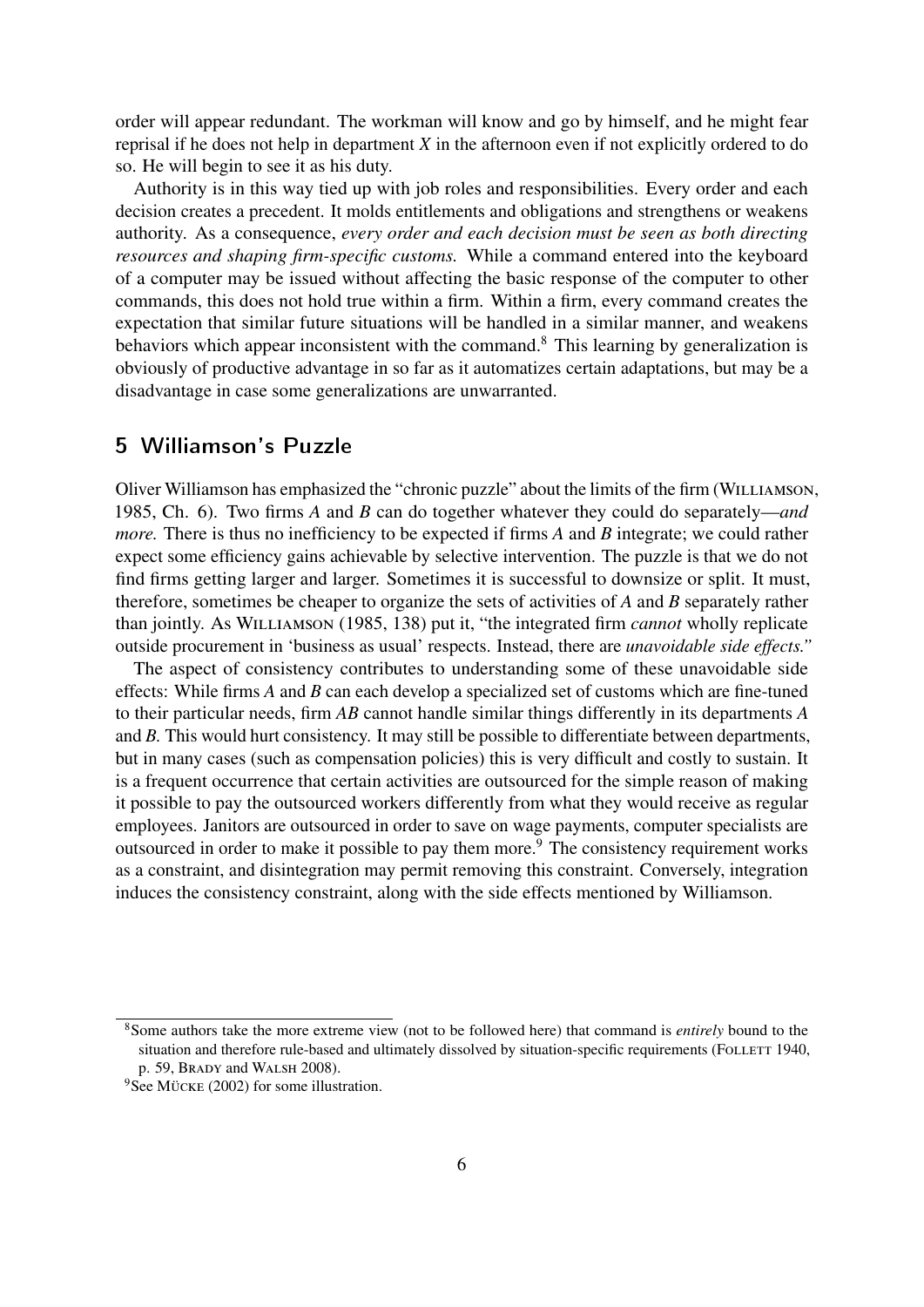#### **6** The Perceptional Theory of the Firm

I have interpreted the firm as an organizational unit that relies on norms and customs for coordination, rather than on market incentives. For such a system to work, the boundaries of the firm must be recognizable for its members because they must know whether the firm-specific norms are valid or not. This implies a *perceptional* theory of the firm: The firm is what the firm members perceive as a firm. This perception frames and thereby triggers their behavior. Or, in the terminology of Isaac *et al.* (1991), firms and other institutions provide institutional frames which activate certain behaviors rather than others.

From this point of view, the boundaries of the firm relate to perceptional boundaries: A firm is what people identify as a firm. This notion of the firm is "realistic," in the sense advocated by Coase (1937, 54): It "closely approximates the firm as it is considered in the real world." The relevance of the "perceptional," or "realistic," notion of the firm derives from the fact that people base their actions on their perceptions. This renders their perceptions economically relevant.

If a theorist argues that the perceptional view of the firm is too fuzzy and vague, and a more clear-cut definition, such as the firm as a "nexus of contracts," or the firm as a "collection of assets," is analytically more convenient or fruitful, they must assume *a priori* that the notion of the firm entertained by the economic subjects themselves does not carry behavioral implications (Jensen and Meckling 1976, Moore 1992). In contrast, the consistency argument advanced here emphasized the behavioral entailments of perceptions, and implies that the notion of the firm would actually be superfluous if it *did not* carry such behavioral implications.

#### **7**  $\blacksquare$  cow-Powered Incentives

WILLIAMSON (1985, 140) has contrasted the prevalence of low-powered incentives within firms with the high-powered incentives prevalent in markets. While no a-priori reason can be given for firms not to deviate from markets in the other direction and offer super-powered incentives, several reasons for the attenuation of incentives within firms have been advanced. The consistency view adds some further arguments for attenuation.

According to the consistency view, firms rely on norm-guided behavior. The set of entitlements and obligations which regulates co-operation cannot be mixed easily with incentives, because the provision of incentives changes entitlements and obligations. Once a worker receives performance pay, this removes his obligation to work fast on order. The presence of performance pay creates the entitlement on the part of the worker to choose his own pace of work, and weakens or removes his obligation to work as being told.<sup>10</sup> The theoretical argument relates to the theory of self-attribution (SCHLICHT, 1998, Ch. 9). It suggests, for instance, that incentives may reduce cooperation, and this has been confirmed experimentally (Falk and FEHR 1998, FEHR and GÄCHTER 2002). As firms must rely on norm-guided co-operation,

<sup>&</sup>lt;sup>10</sup>This thought may help to understand the difference between incentives and command and may contribute to resolve Clark's(1984) puzzle that incentives that must be considered optimal from a principal-agent perspective have been replaced by authority in many capital-intensive factories in the late nineteenth century. Only if authority works differently from incentives, these findings make sense.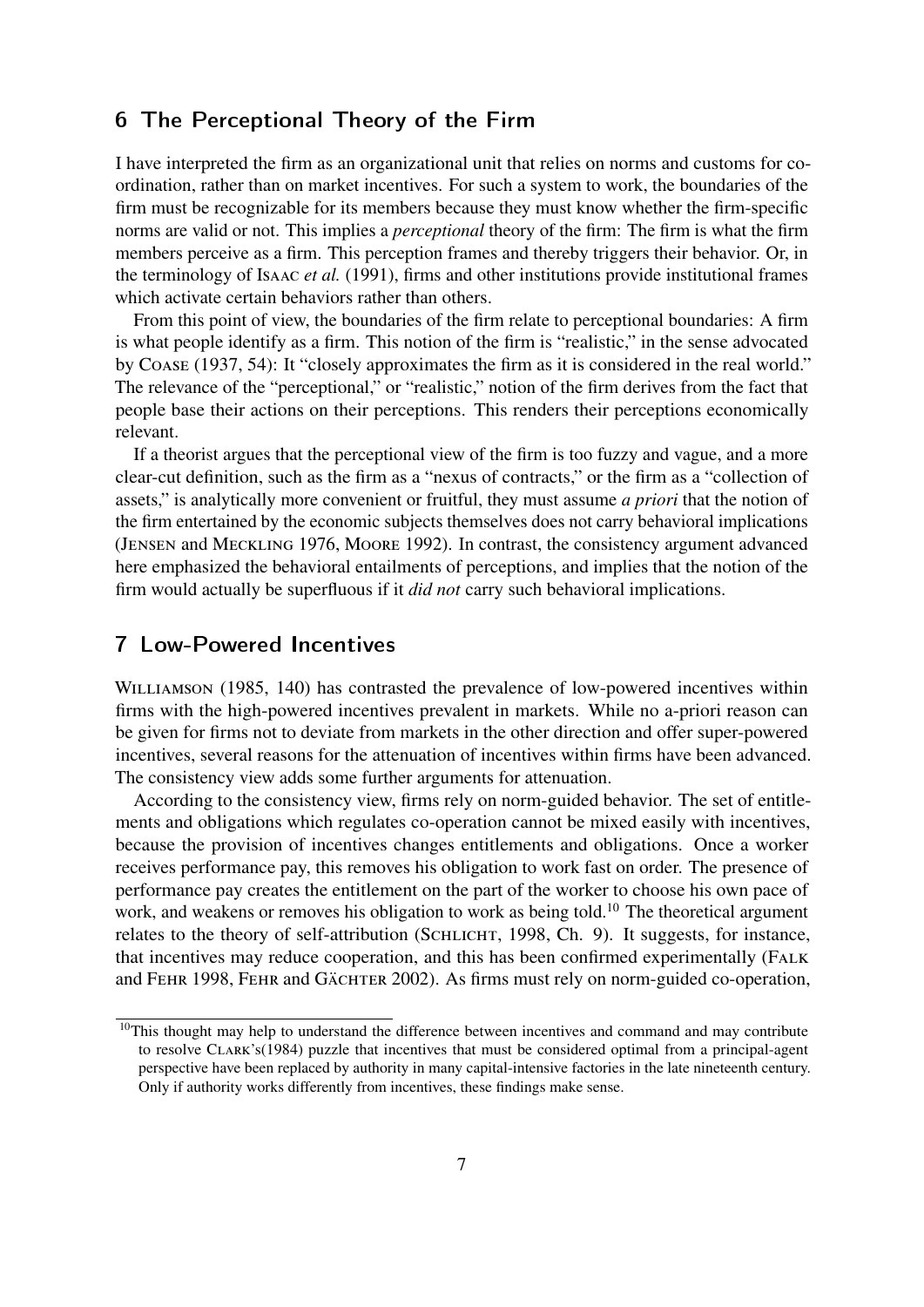and wage compression and an attenuation of incentives may improve the workings of duty of command, such features are to be expected.

#### 8 Fairness

The thought that norm-guided behavior is important within firms may also be re-phrased in a different way by building on Simon's (1951) theory of the employment relationship. Consider two different tasks, *A* and *B.* Assume initially that the worker is indifferent about whether to perform the one or the other. An exchange contract would specify under which conditions the worker would perform which. An employment contract would leave that unspecified. The firm would be free to decide, according to the situation, which task the worker is to perform. As long as the worker is indifferent between the tasks, he will be indifferent between the exchange contract and an employment contract. The firm, however, will prefer the employment contract, as this permits postponing the decision about which task to perform. It permits greater flexibility. The employment contract carries an option value, just as the holding of money rather than some illiquid assed entails liquidity. This is, in a nutshell, Simon's explanation of the employment contract.

Consider now the case that the the worker is *not* indifferent between tasks *A* and *B* but prefers task *A*. An employment contract faces the difficulty that the worker may be hesitant to agree on entering a contract that leves the choice between *A* and *B* entirely in the hands of the firm, as he may fear of becoming exploited by being ordered to work exclusively on the dreary task *B*. In order to render an employment contract viable, the firm must credibly commit itself to compensate the worker for additional toil. By offering extra payment for task *B* (working at night, working abroad), the worker can be made indifferent between the tasks, and the employment contract can serve the function of postponing the decision about performing task *A* or task *B.*

From this point of view it it is no coincidence that business men talk about "compensation" rather than "pay." Practitioners aim for a "consistent" wage structure that offers rewards in proportion to the time needed to perform a task, and to the strain and attention required, rather than to bribe workers to perform the one rather than the other task. This would undermine the possibility of directing workers by command. Command requires that command is accepted.

Another way to maintain the viability of the employment contract in cases where workers are not indifferent between performing different tasks is to implement practices that fix the share of the various tasks while maintaining the flexibility of timing, *viz*. maintaining the shares of task *A* and *B* while leaving it to the firm's discretion *when* to ask the worker to perform task *A* or task *B*, repectively. A worker who has been assigned to the streneous task *B* for some time would obtain the "right" for being compensated by being assigned preferentially to task *A* for a while, *etc.* This would, again, make the workers ultimately indifferent between performing the different tasks. Such practices relate obviously to fair treatment of the workers. Such observation of fairness requirements is a fundamental prerequisite for rendering the employment contract viable, and enabling its superior efficiency features.

Fairness in the employment contract—in the sense of offering compensation for more exerting tasks, in one way or the other—contribute to efficiency by bringing about product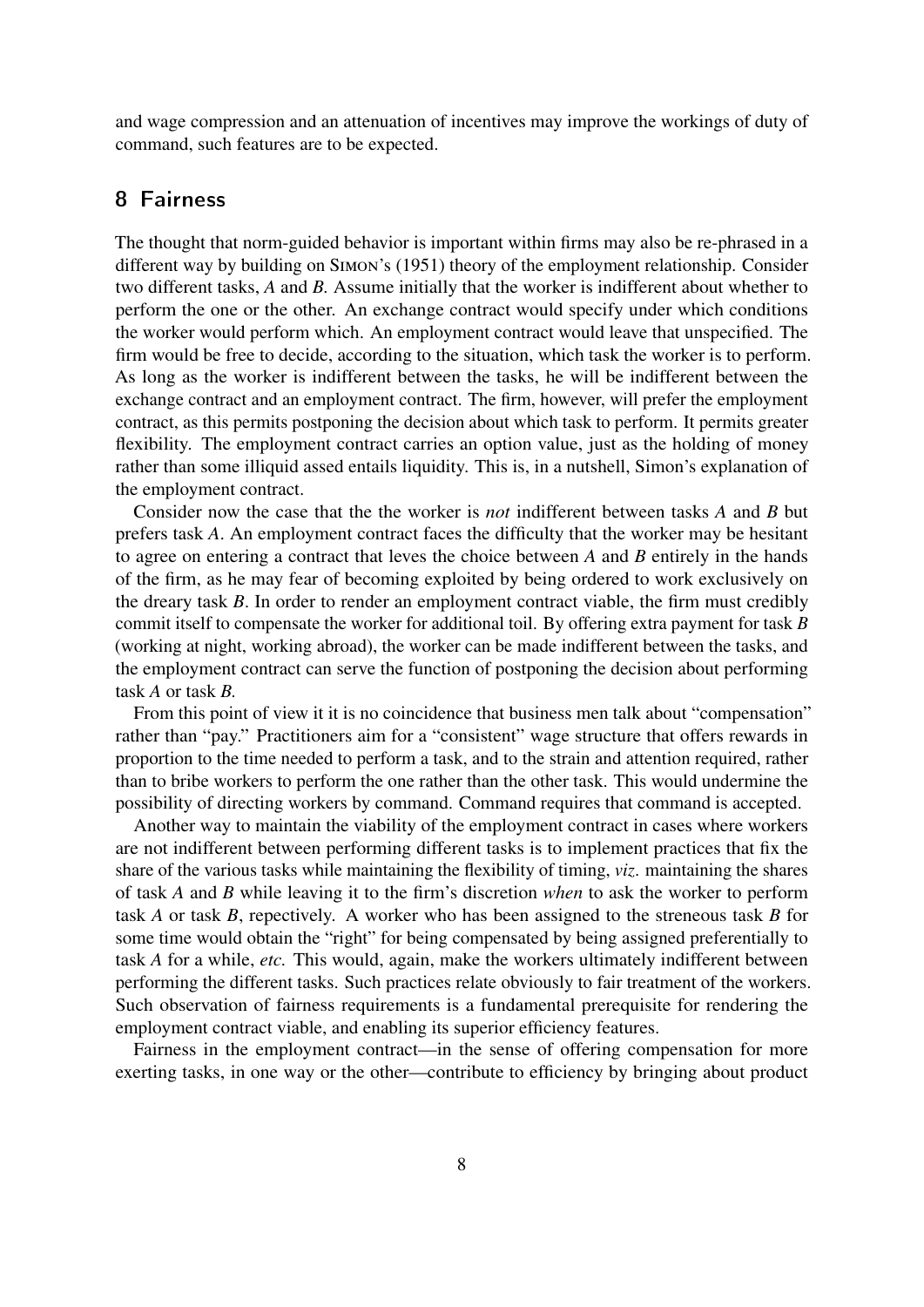prices that reflect social costs. All this is quite remote from concerns about those kinds of incentives that are in the focus of the principal-agent paradigm. Such incentives may play a role in cases where observability is a problem. Within firms this seems to be less important, as you cannot compensate or incentivise what you can't observe. You can, however, render the performance of tasks more attractive by offering performance pay, especially in cases where problems of observability do not arise. It is, therfore, not surprising that incentives are usually framed as a fair share in the value that has been created by the worker to the benefit of the firm. Such payments are much smaller than principal-agent theory would predict (Frank, 1984). Well-known phenomena like the attenuation of incentives, wage compression, or selection wages would not be observed if the principal-agent view of the employment contract were correct.

To phrase these thoughts in still another way: Within markets, prices co-ordinate various economic activities. Within firms, co-ordination is achieved by the assignment of duties and reponsibilities, and by direct control and supervision, and by supplementing all this by fair and consistent compensation structures.. These mechanisms of co-ordination within firms are rendered viable by normative structures that ultimately build on perceptions of fairness and legitimacy.

#### **9** Routines and Change

The evolutionary theory of the firm emphasizes the function of routines to co-ordinate the division of labor within firms. The emphasis on routines, although in many ways quite relevant, hides the fact that the various routines to be found in a firm are tied together by consistency requirements. Similar cases must be treated similarly. Otherwise, entitlements and obligations will not match, and co-ordination cannot work smoothly. Further, the evolutionary view tends to conceive change as brought about by blind trial and error. This is misleading. Coase (1978, 244) has pointed this out nicely: "The firm, the market, the legal system are all social institutions and are the result of purposeful human activity. ... natural selection has an IQ of zero. The IQ of businessmen and politicians may not be high, but it is not zero. Natural selection produces its results by trial and error over long periods of time. Economic systems, such as the structure of an industry, may be transformed within a single generation." Economic change is neither blind nor fully rational.

It seems to me that this "intermediate" character of economic change—neither blind nor prescient—can be analyzed fruitfully from a consistency perspective. Firms respond to changing conditions by changing or enlarging their repertoire of action, and they seek improvements by building on their competencies. All this must be done in a piecemeal way and using the means at hand while maintaining overall consistency, even in times of change. The firm is not re-shaped optimally in response to each and every change in the environment; rather the existing routines are kept, or modified, or extended, and aligned with each oither.<sup>11</sup> It would

<sup>&</sup>lt;sup>11</sup>ALCHIAN (1984, 47) takes the principal-agent view to the extreme and concludes: "It is *not* silly to consider the entry of a new stockholder to be the creation of a new firm." This neglects the costs of setting up a system of rules which co-ordinate interaction. Once this is taken into account, any change (like the entry of a new stockholder) must be integrated into the existing set of routines, customs, and firm-specific norms, rather than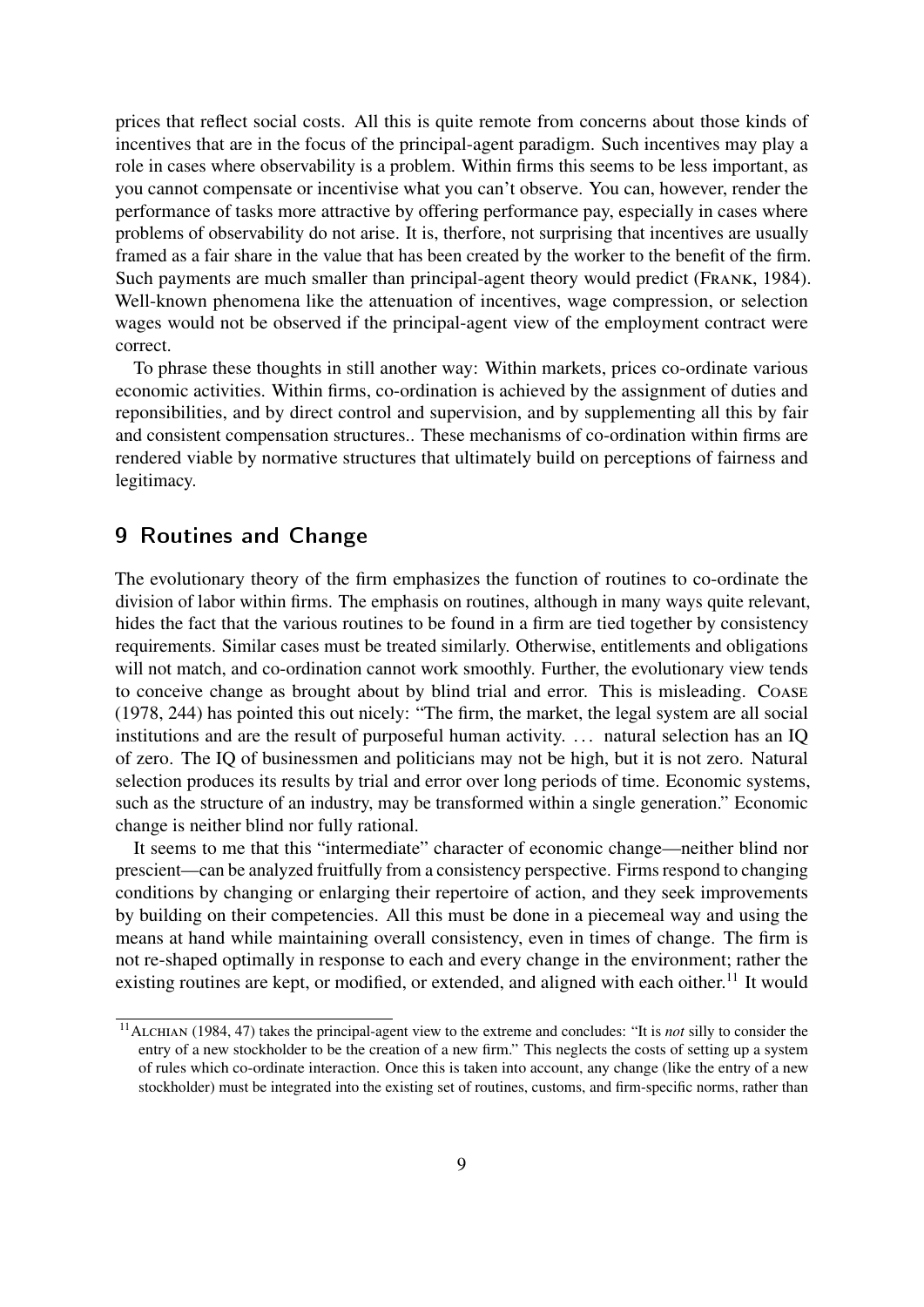not be "rational" to start anew at each point in time; rather it is reasonable to respond to new exigencies, or find new solutions, by starting from the prevailing set of routines, norms and customs, and by extending and changing them to meet new exigencies. As the prevailing set of routines is tied together by consistency requirements, organizational change is channeled by by these requirements, just as biological change is channeled by physical and genetic conditions SCHLICHT (1997).

#### 10 Concluding Remarks

The consistency view of organization highlights some often neglected aspects of organizational performance. It requires transcending the standard assumptions on human behavior used in economics, as epitomized by the principal-agent view. The above discussion was intended to introduce this thought and to relate it to some selected topics in the theory of the firm. What has been left out here is a more detailed examination of possible empirical predictions and a more systematic discussion of the underlying model of man.

#### **References**

- Alchian, A. A. 1984, "Specificity, Specialization, and Coalitions," *Journal of Institutional and Theoretical Economics*, 140, 34–39.
- Alchian, A. A. and H. Demsetz 1972, "Production, Information Costs, and Economic Organization," *American Economic Review*, 62, 777–95.
- Baron, J. N. and D. Kreps 1999, *Strategic Human Resources*, Wiley, New York.
- Batt, F. A. 1929, *The Law of Master and Servant*, Pitman and Sons, London.
- Brady, M. and A. Walsh 2008, "Setting Strategic Direction: A Top Down or Bottom Up Process?" *Business Strategy Series*, 9, 6–11.
- Clark, G. 1984, "Authority and Efficiency. The Labor Market and the Managerial Revolution of the Late Nineteenth Century," *Journal of Economic History*, 44, 1069–83.
- Coase, R. H. 1937, "The Nature of the Firm," *Economica*, 4, 386–405.
- 1978, "Economics and Biology: Evolution, Selection, and the Economic Principle: Discussion," *American Economic Review*, 68, 244–5.
- De Waal, F. 1983, *Chimpanzee Politics: Power and Sex Among Apes*, HarperCollins, New York.
- Dunbar, R. I. M. and S. Schutz 2007, "Evolution of the Social Brain," *Science*, 317, 1344– 1347.

creating a new firm from scratch.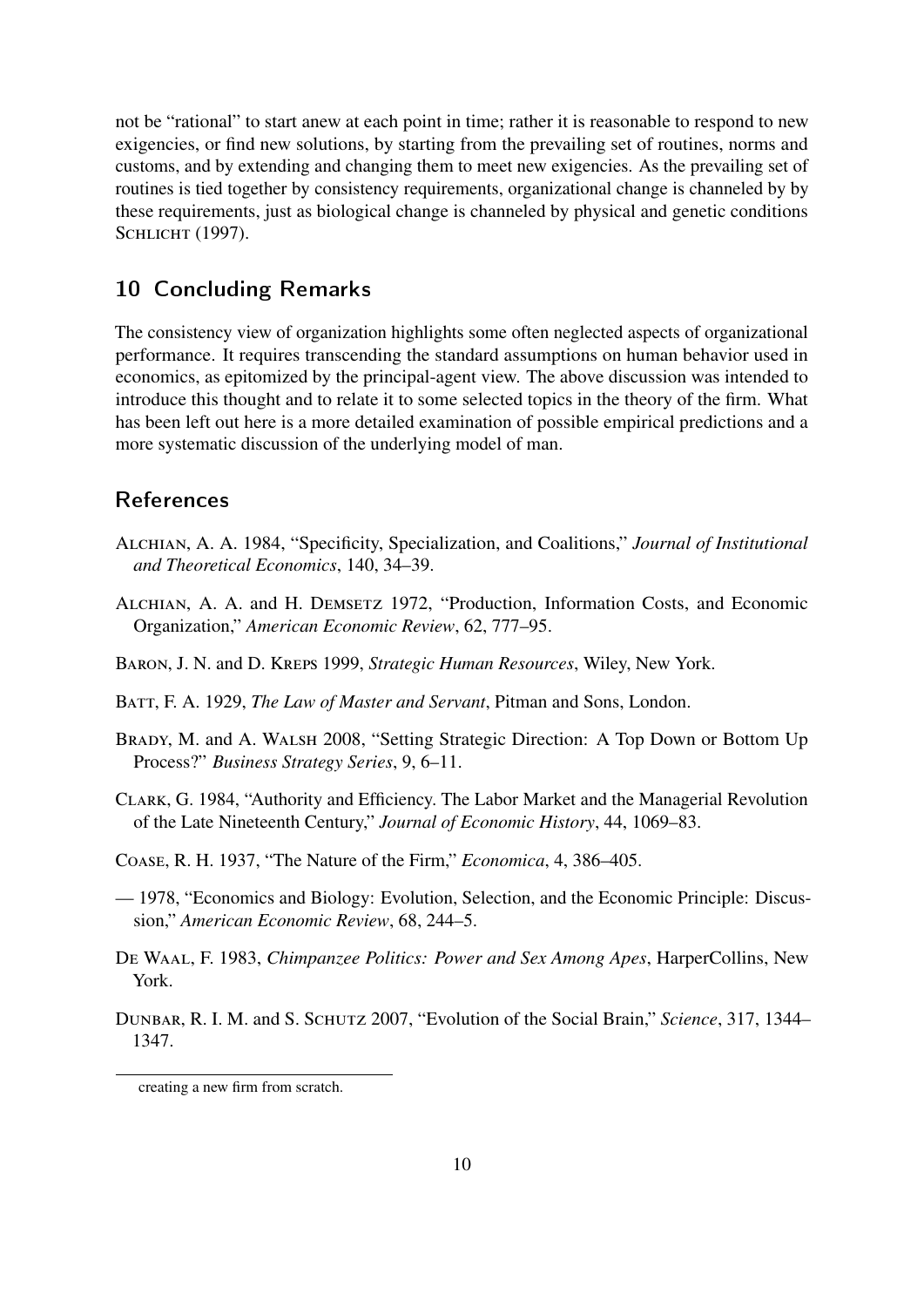- Falk, E. and E. Fehr 1998, "Contractual Incompleteness and the Nature of Market Interactions," Discussion paper, Institute for Empirical Research in Economics, University of Zürich.
- FEHR, E. and S. GÄCHTER 2002, "Do Incentive Contracts Crowd Out Voluntary Cooperation?" Discussion paper 34, Institute for Empirical Research in Economics, University of Zürich.
- Follett, M. P. 1940, *Dynamic Administration. The Collected Papers of Mary Parker Follett*, Harper and Brothers, New York.
- Frank, R. H. 1984, "Are Workers Paid their Marginal Product?" *American Economic Review*, 74, 549–71.
- Holmstrom, B. 1982, "Moral Hazard in Teams," *Bell Journal of Economics*, 13, 324–40.
- Isaac, R. M., D. Mathieu, and E. E. Zajac 1991, "Institutional Framing and Perceptions of Fairness," *Constitutional Political Economy*, 2, 329–70.
- Jensen, M. C. and W. Meckling 1976, "Theory of the Firm: Managerial Behavior, Agency Costs, and Ownership Structure," *Journal of Financial Economics*, 3, 305–60.
- KREPS, D. M. 1990, "Corporate Culture and Economic Theory," in: J. E. ALT and K. A. Shepsle (eds.), *Perspectives on Positive Political Economy,* Cambridge University Press, Cambridge.
- Leibenstein, H. 1957, "The Theory of Underemployment in Backward Economies," *Journal of Political Economy*, 65(2), 91–103.
- MARGLIN, S. 1974, "What do Bosses Do? The Origins and Functions of Hierarchy in Capitalist Production," *Review of Radical Political Economics*, 6, 33–66.
- Maynard Smith, J. 1978, "The Evolution of Behavior," *Scientific American*, pp. 136–45.
- Milkovich, G. T. and J. M. Newman 1999, *Compensation*, 6th ed., Irwin/McGraw-Hill, Boston.
- Moore, J. 1992, "The Firm as a Collection of Assets," *European Economic Review*, 36, 493–507.
- Mücke, P. 2002, *Unternehmensgrenzen und Arbeitsmärkte*, Metropolis, Marburg.
- Nelson, R. R. and S. G. Winter 1982, *An Evolutionary Theory of Economic Change*, Harvard University Press, Cambridge, Mass.
- Schlicht, E. 1997, "Patterned Variation. The Role of Psychological Dispositions in Social and Economic Evolution," *Journal of Institutional and Theoretical Economics*, 153, 722–36.
- 1998, *On Custom in the Economy*, Clarendon Press, Oxford.
- Simon, H. 1951, "A Formal Theory of the Employment Relationship," *Econometrica*, 19, 293–305.